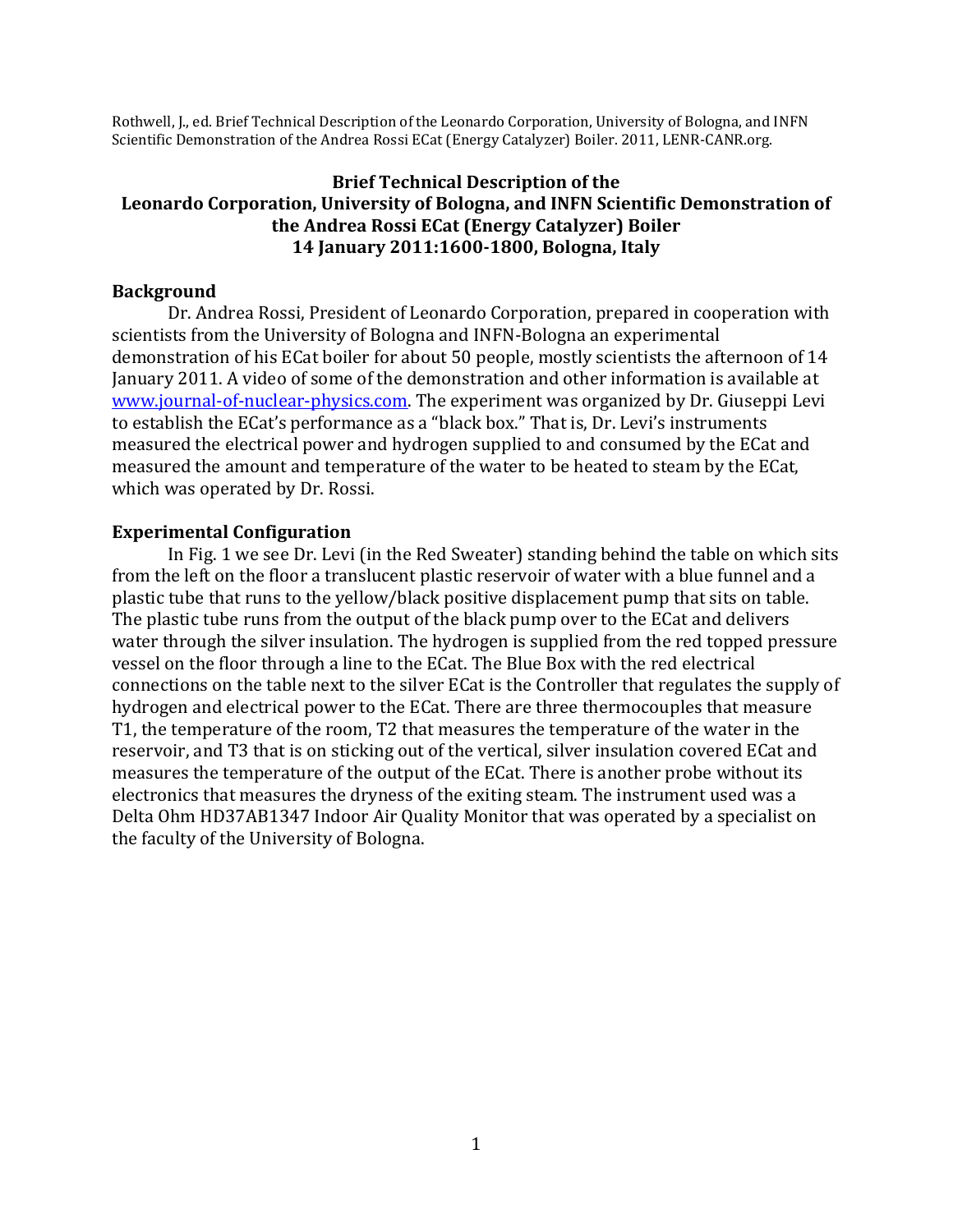

**Figure 1 Preparing to disassemble equipment after experiment**

There was also an input power meter that has not been identified or described in the information available to us at this time.

In addition to these instruments that are establishing the levels of input power and output (thermal) power there are a variety of nuclear radiation measurement instruments.



**Figure 2 Rossi showing equipment to member of audience**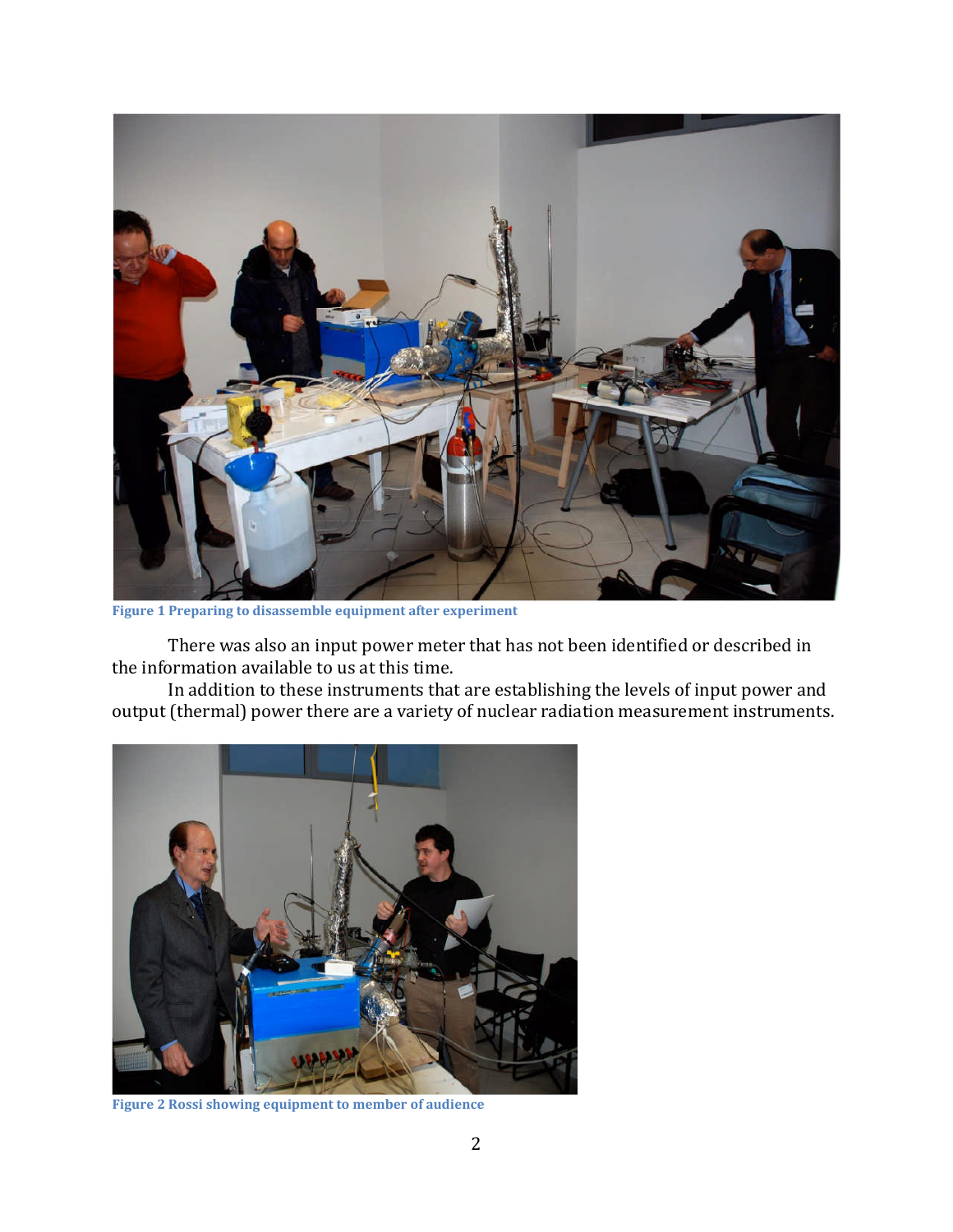

**Figure 3 Other views of equipment, with radiation measurement instruments**

#### **Operation**

Dr. Rossi turned on the ECat from its Controller and the temperature of the output water began to climb during this transient phase of operation. After approximately an hour of operation, the ECat produces steam whose temperature is  $\sim$ 101 $^{\circ}$ C. The IAQ Monitor has reported that the steam is "dry", that is, the liquid water is all converted to steam. This is the steady state operation that will be used to describe the performance of the ECat in the following section.

# **Experimental Data (Preliminary)**

Q1. How Much Power Did the Rossi ECat Produce during the Bologna Test on 14 Jan 2011?

Parameters and Their Values that Describe Rossi's Boiler in Steady State

T2 is the temperature of the water being pumped into the reactor by a positive displacement pump.

# **T2 = 13.3**°**C**

T3 it the temperature of the output of the reactor as measured by a thermocouple and by the instrument from Prof Gallantini.

#### **T3Steady State = 101.2**°**C**

(All temperature measurements appeared to have a fluctuation of about 0.1°.)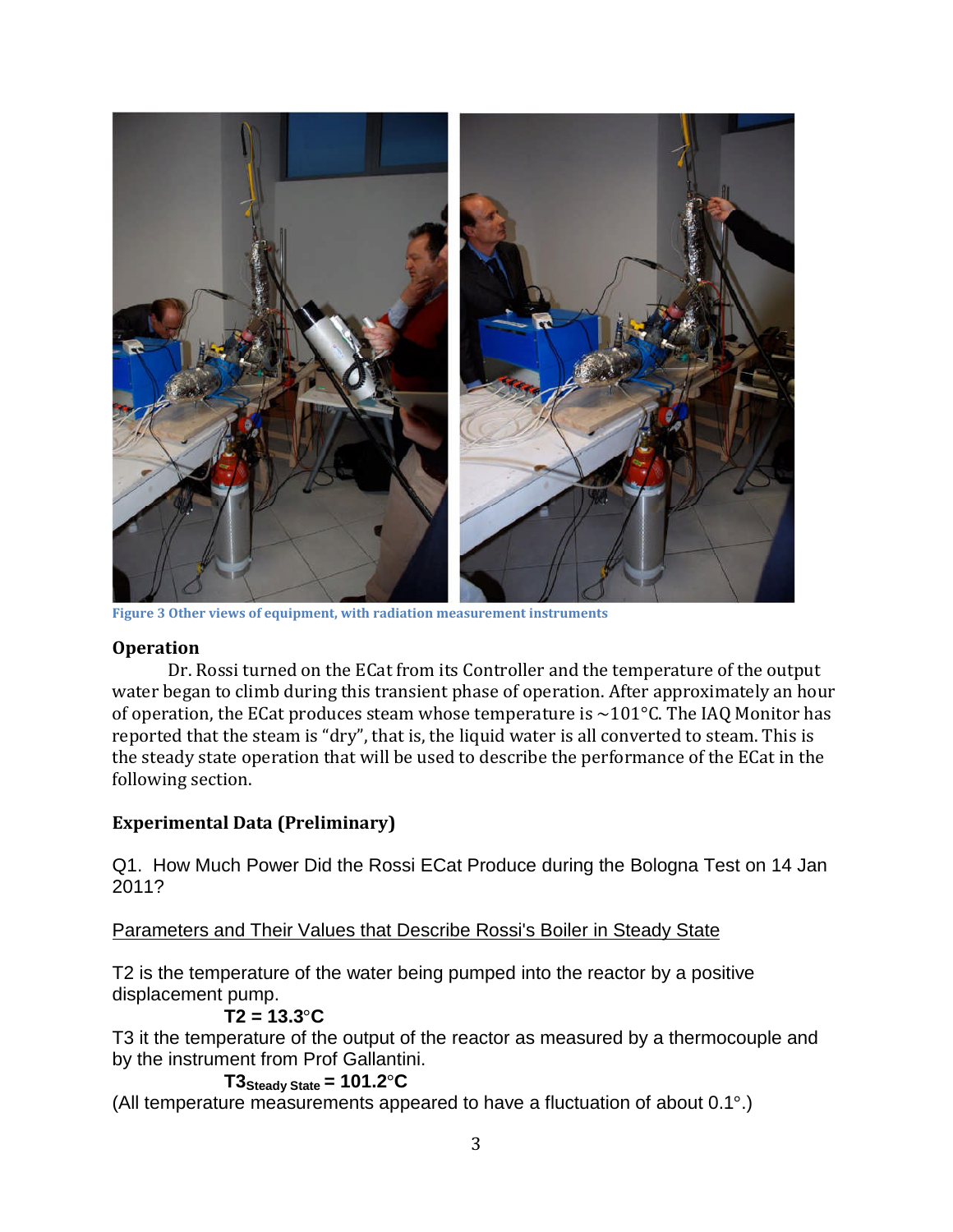Calibrated Injection rate of water from the reservoir into the reactor: **Flow Rate: 146 grams per 30 seconds = 4.9 g/s**

Power input to the ECat controller from the public power lines. **Transient period. 1,000 W. Steady State. 400 W**

# **Calculations**

# **1. Dr. Levi quoted from his post experiment interview:**

Energy required to convert 100 C water to steam **= 2272 joules per gram** Energy required to heat water  $100.0 - 13.3 C = 86.7C \times 4.2$  J/g $\cdot C = 364.1$ 

**joules/gram**

Flow rate: **4.9 g/s Thermal Power** 4.9g/s (364.1 J/g + 2,272 J/g) = 4.9 × 2,636.1 J/s **= 12,917 W**

# **ECat produced Excess Power = Thermal Power – Input Power**

```
= 12,917 – 400 = 12,517 W
```
Note: The contribution to the input of the hydrogen is not included here.

# 2**. Calculation by Prominent Physical Chemist**

I first calculated that 146 g of  $H<sub>2</sub>O$  is 8.104 moles. The heating of this  $H_2O$  from 13.3 C to 100.0°C requires:  $(75.291$  J/mol K $)(100.0-13.3$  K $)(8.104$  mol $) = 52,903$  J The evaporation of this  $H_2O$  at 100 $^{\circ}$ C requires:  $(40,883$  J/mol $)(8.104$  mol $) = 331,320$  J This heat of evaporation at 100°C was calculated from the heat capacities using Kirchhof's Law. My 1955 CRC gave 40,669 J/mol for this value at 100°C. Heating the H2O vapor from 100.0°C to 101.2°C requires:  $(33.577$  J/mol K $)(1.2$  K $)(8.104$  mol $) = 324$  J The sum is:  $52,903$  J +  $331,320$  J +  $324$  J =  $384,550$  J. **The Thermal Power is 384,550 J/30 s = 12,820 W**. **Power Gain**<sub>Steady</sub> State: The ratio of power out to power in is **12,400/400 =32.1.**

# **Estimate of the Mass of Hydrogen burning to water to Produce the Observed Thermal Energy = 0.1 grams per second**

For the reaction  $H_2$  + 0.5 O<sub>2</sub> =  $H_2O$  assuming the  $H_2O$  is produced as a gas and not as a liquid, the enthalpy change is -241,818 J/mol. The minus sign simply indicates that this reaction is exothermic. The moles of  $H_2$  required to supply 384,550 J is therefore 1.590 moles of H<sub>2</sub> for the reaction with oxygen. This is  $(1.590 \text{ mol H}_2)(2.016 \text{ g/mol}) = 3.206 \text{ g of}$  $H_2$  in the 30 second period or 0.1069 g  $H_2$  per second.

If the  $(400 \text{ J/s})(30 \text{ s}) = 12,000 \text{ J}$  is subtracted, **one obtains 0.1035 g H<sub>2</sub> per second**.